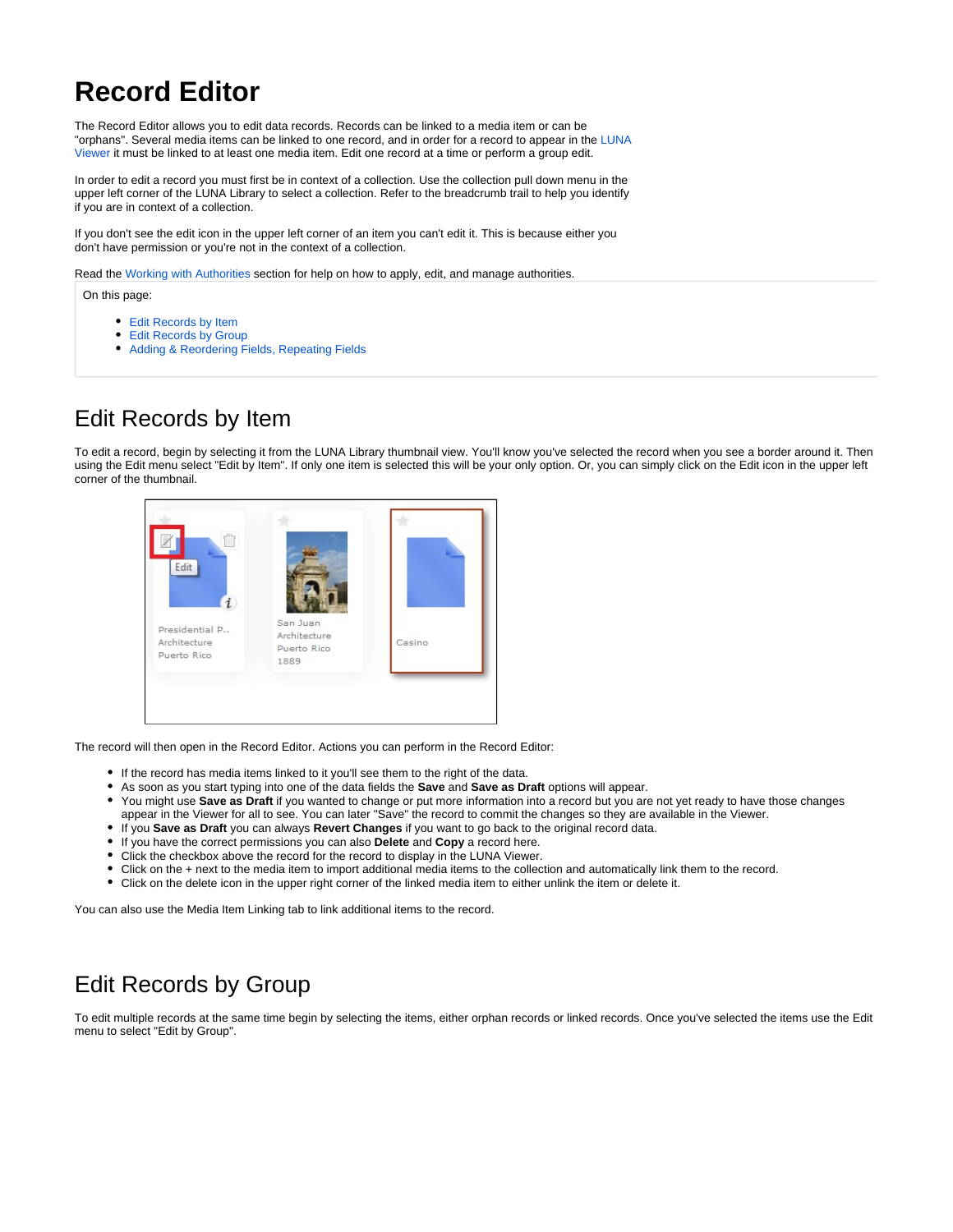

You can use the many [search](https://doc.lunaimaging.com/display/V71D/Searching+in+the+LUNA+Library) and [label o](https://doc.lunaimaging.com/pages/viewpage.action?pageId=2949981)ptions to help you locate specific content to group edit.

Once the Group Edit tab opens you'll see the data fields you can make group edits to. As soon as you make a edit to a field the box to the right will be checked indicating it is a field that will be updated for all media items you selected. When editing a single field, the changes you apply will replace the existing values within that field for the records you have selected. If you want to check to see what media items you have selected for this group edit use the **Media Items Preview** tab at the top. You may use **Save as draft** if you want to save the edits but are not ready to commit the changes so all users can see. You can then come back and **Save** any of the media items at a later date to commit the changes so all can see.

Tip: When in a Group Edit be sure you pay attention to the **LUNA Viewer Display Option** pull down menu. You can choose whether or not the C items you are editing display in the LUNA Viewer or not.

| Media Items Preview<br><b>Group Edit</b> |                                                                                  |                          |  |                                        |  |  |
|------------------------------------------|----------------------------------------------------------------------------------|--------------------------|--|----------------------------------------|--|--|
| 2 Record(s) selected to edit.            |                                                                                  |                          |  |                                        |  |  |
|                                          | Save as draft                                                                    | Save                     |  |                                        |  |  |
| LUNA Viewer<br>Display Option:           | For display in LUNA Viewer<br>No change to the display in LUNA Viewer preference | $\overline{\phantom{a}}$ |  |                                        |  |  |
| Filename                                 | For display in LUNA Viewer<br>Not for display in LUNA Viewer                     | ⋒                        |  |                                        |  |  |
| Title                                    |                                                                                  |                          |  | n                                      |  |  |
| Subject                                  | Christopher Columbus                                                             |                          |  | $\sqrt{2}$<br>$\overline{\mathcal{A}}$ |  |  |
|                                          | Location Barcelona, Spain<br>Year 1496                                           |                          |  |                                        |  |  |
|                                          |                                                                                  |                          |  | $\sqrt{2}$                             |  |  |
|                                          | Save as draft                                                                    | Save                     |  |                                        |  |  |

### <span id="page-1-0"></span>Adding & Reordering Fields, Repeating Fields

Every field in a record is subject to the properties assigned to it in the templates tab of the Collection Manager. The many properties you can assign a field in a template are:

- Field type: text or number
- Text box type: single, expanding, or autocomplete
- Required
- Min and Max length of field
- For display in LUNA Viewer
- Searchable in LUNA Viewer  $\bullet$
- $\bullet$ Sortable in LUNA Viewer

You can also create Field Groups. Field Groups represent groups of fields, a nice way to organize common content and allow for repeating fields. If in the template you've created a Field Group you'll see these in the record editor represented by the + and - symbols.

For example, in this screen shot of a template, "Dates" is a Field Group with "Creation Year" and "Century" as fields that can repeat: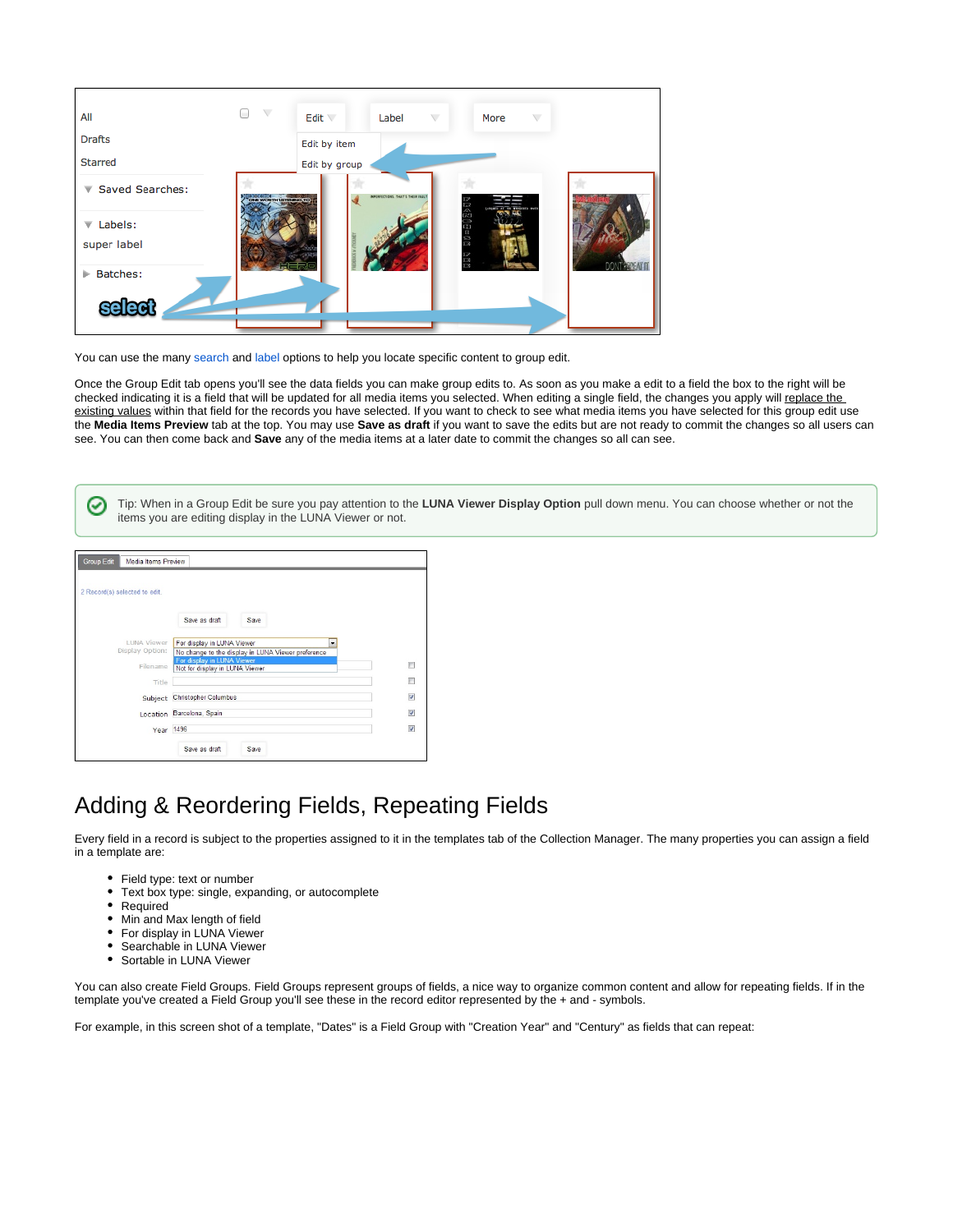| New Field<br>New Field Group      |  |
|-----------------------------------|--|
| Nest Fields                       |  |
| Identifier                        |  |
| $=$ Title                         |  |
| creator Info                      |  |
| $=$ $\Box$ Name                   |  |
| Dates Active                      |  |
| $=$ $=$ Role                      |  |
| <b>E C Nicknames</b>              |  |
| $\overline{\phantom{a}}$ Nickname |  |
| Subject                           |  |
| $\overline{\phantom{a}}$ Subject  |  |
| Description                       |  |
| $\Rightarrow$ $\Rightarrow$ Dates |  |
| Creation Year                     |  |
| century                           |  |

And here is the same Field Group represented in the Record Editor:

| ü     | Subject<br>Subject          | Mayan                                                           |                              |
|-------|-----------------------------|-----------------------------------------------------------------|------------------------------|
| û     | Subject Stone               |                                                                 |                              |
| 宿     | Subject                     |                                                                 |                              |
| $\pm$ |                             |                                                                 |                              |
|       | Description                 | The Chac-Mool depicts a human figure in a position of reclining |                              |
| ū     | Dates<br>Creation Year 1500 |                                                                 | $\triangle$ $\forall$        |
|       |                             | Century 16th centory                                            |                              |
| Ō     | Creation Year               |                                                                 | ۵<br>$\overline{\mathbf{v}}$ |
|       | Century                     |                                                                 |                              |
| $+$   |                             |                                                                 |                              |
|       | Location                    | Mexico                                                          |                              |

By clicking on the + you can add another set of these fields. This makes it easy to catalog additional fields following the same structure as the schema. Click on the trash can to delete them, and on the arrows to move them up or down.

**Tip**: To import repeating fields via a .csv spreadsheet in the [Uploader](https://doc.lunaimaging.com/pages/viewpage.action?pageId=2950004) make sure each repeating field has the # sign and a successive number ✅ following it. To continue with the example used above, the .csv spreadsheet for import would look like this, where "Nickname", "Creation Year" and "Century" are repeating fields:

| <b>Identifier Title</b> |                               | <b>Name</b> | Dates Active Role    |                     |            | Nickname#1 Nickname#2 subject |            |                         | Description Creation Year#1 Creation Year#2 Century#1 Century#2 |           |                  |                     |
|-------------------------|-------------------------------|-------------|----------------------|---------------------|------------|-------------------------------|------------|-------------------------|-----------------------------------------------------------------|-----------|------------------|---------------------|
| 1.jpg                   | Under the Moon Schwalm 1940's |             |                      | Painter'            | <b>UB</b>  | <b>Snark</b>                  |            | Lunar ecli Oil on canva | 10911                                                           |           | <b>TEXTS AND</b> | <b>INVESTIGACIE</b> |
| 2.jpg                   | Under the Stars Ihlan         |             | 20th Century Painter |                     | The Player | The Shaker Astonomy pencil    |            |                         | 1952                                                            | 1953 20th |                  | Twentieth           |
| 3.jpg                   | Still Life                    | Wallace     |                      | 1980 Sculpture Jack |            | James                         | Still Life | Clay                    | 1980                                                            | 1981 20th |                  | Twentieth           |

If you'd like to create an even more hierarchical data structure with Field Groups within Field Groups contact our support team for assistance, [su](mailto:support@lunaimaging.com.) [pport@lunaimaging.com.](mailto:support@lunaimaging.com.)

#### **More Tips About Repeating Fields**

When you have multiple values for the same field, for example, "Carpet" and "Fragment" for Subject, the Field Groups are a great way to support these kinds of repeating fields. Of course your data could just read "Subject: Carpet; Fragment", but in order to have both those terms be represented uniquely in the facets of the LUNA Viewer it's best to enter them separately as a repeating field. If you choose to keep multiple values in one field, be sure you separate them with a semi-colon. This way they will parse out correctly in the LUNA Viewer data panel search: